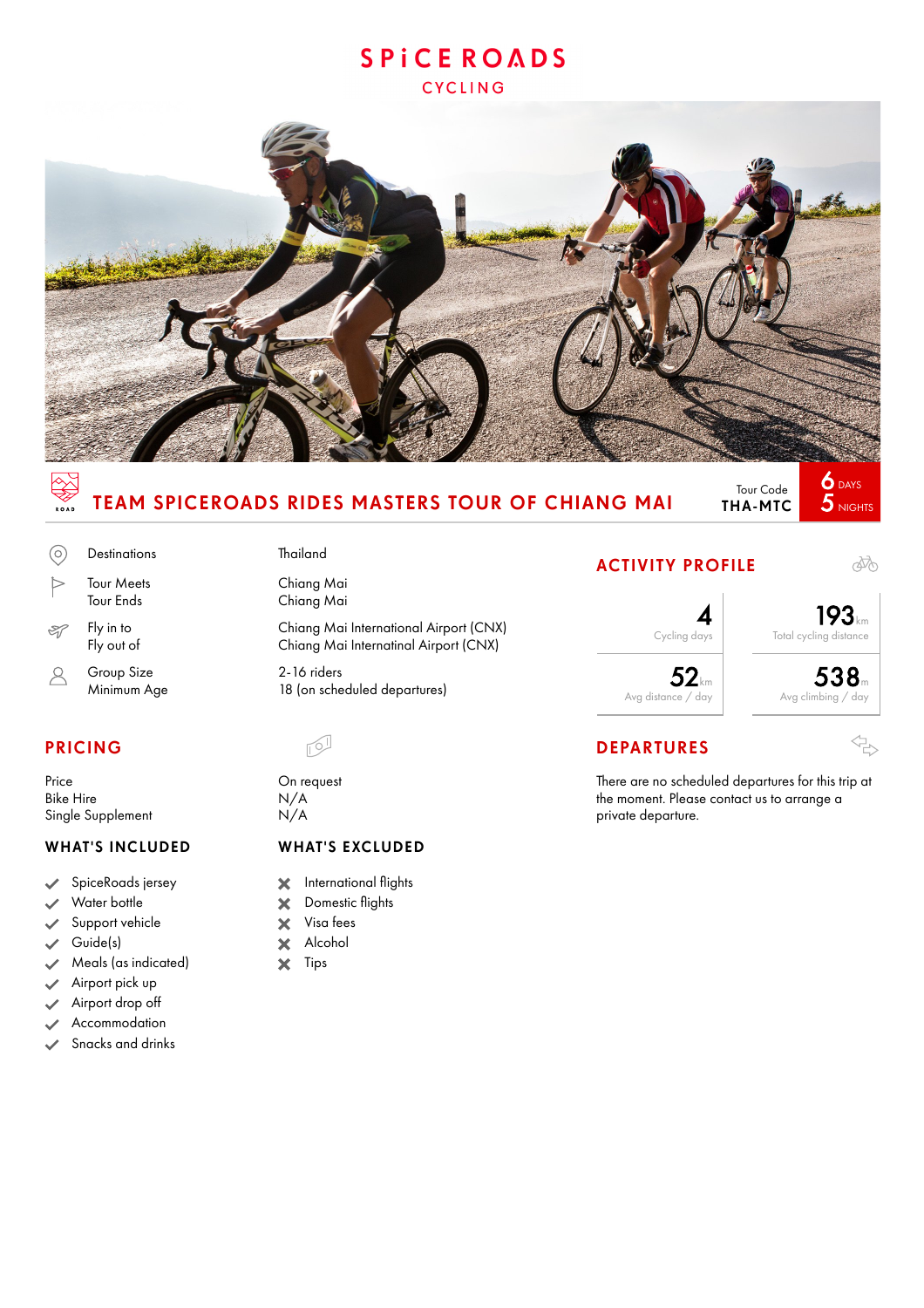#### TRIP PROFILE

This multi-stage race takes place over 4 days, with each stage featuring a different style of race. Stage 1 is a 68 kilometer road race in the hills just east of the city of Chiang Mai. Stage 2, a 40 kilometer circuit race on a closed, 5 kilometer track. Stage 3, a 74 kilometer KOM ride through "Samoeng," famous among the region's cyclists. And a final stage, an 11 kilometer classic climb up Doi Suthep.

Roads are paved and in good condition, but expect the odd rough section to watch out for. The race is fully supported, with medics and support crews on hand at every stage.

# Day 1 Arrival

Our Team will collect you from Chiang Mai International Airport and transfer you to our base for the duration of the race, Kantary Hills Hotel in the Nimman District. Your afternoon is free to explore the surrounding area or relax at the hotel, before meeting up for a bike fitting in the late afternoon. In the evening, we'll gather for a welcome dinner and race briefing.



## Day 2 Road Race

The race begins! After breakfast, we'll transfer to the start of the route for Stage 1, the Road Race, set in the beautiful hills of Eastern Chiang Mai. It's a 70 kilometer race with 590 m of elevation gain. A relatively flat start quickly builds up to the KOM at kilometer 27, with an incredibly steep, 1.3km climb to the top. From there, it's all rolling hills, followed by a flat sprint finish. After a successful first stage, Team SpiceRoads will head out for a hearty lunch to refuel, before heading back to the hotel. Rest, relax, have a massage, before meeting up with the Team for dinner in the evening.

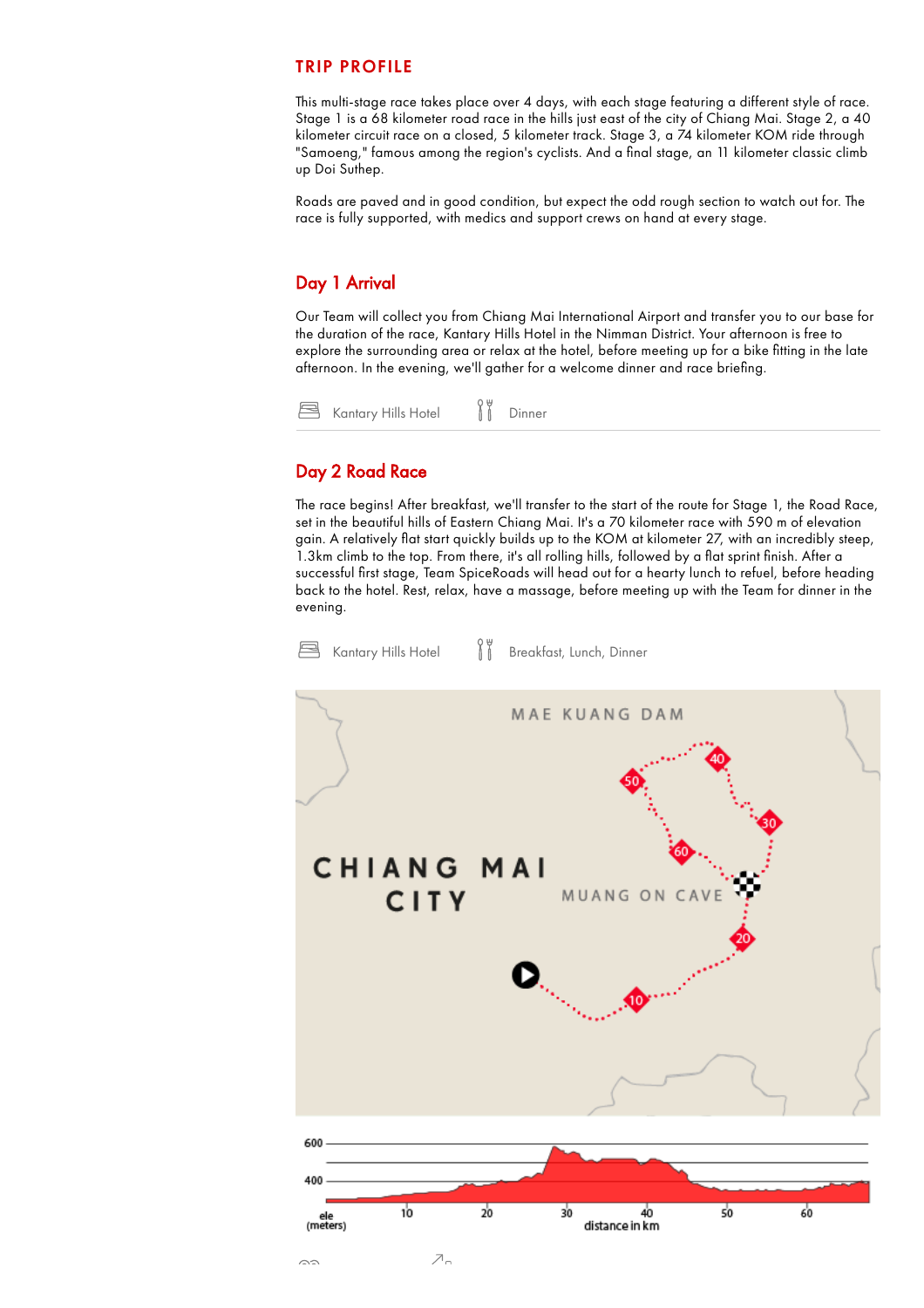#### Day 3 Circuit Race

After breakfast, we head to the start of Stage 2- a 5 kilometer closed circuit in the Northern suburbs of Chiang Mai. Riders will complete 8 laps of the 5 kilometer, 60 meter climb circuit, with a KOM in lap 4. Climbs, descents, and corners are all fast, adding technical challenge to test riders of all abilities. Today's stage is a great addition to the race, with a lively atmosphere. The ride will be fast, fun, and a little bit addictive! After all Team SpiceRoads riders have completed their laps, we'll head back to Chiang Mai to the hotel to relax and relish the feeling of another successful stage on the books! Dinner is at your leisure, and nearby Nimman is brimming with options, both International and Thai.

e Kantary Hills Hotel  $\bigcup_{n=1}^{\infty}$  Breakfast, Lunch



### Day 4 Climbers Stage

No tour of Chiang Mai would be complete without a ride up the switchbacks of Samoeng. This stage is a true climber's stage, with short and steep climbs over the course of 71 kilometers, and a final, punishing KOM to the finishing line. After the stage finish, our crew will transport you back to the hotel where you can relax, enjoy a massage, or take a stroll through nearby Nimman District. Dinner is at your leisure, but we are happy to provide recommendations or make reservations for you.

e Kantary Hills Hotel | | Breakfast, Lunch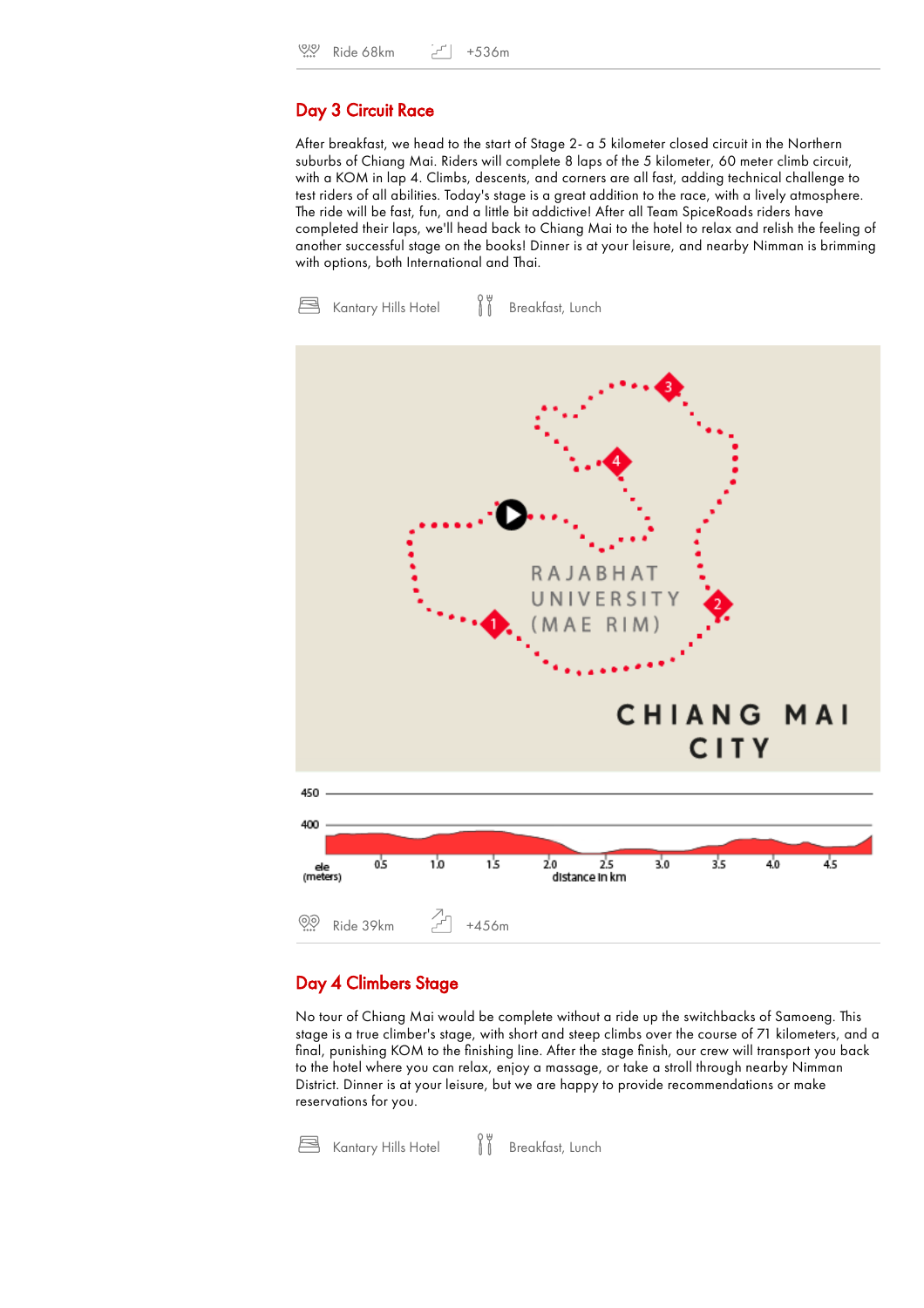

# Day 5 Doi Suthep Uphill TT

The final stage of this year's race, Chiang Mai's famous climb up the mountain of Doi Suthep. It's 11 kilometers of all-out effort up the slopes that tower over the city. After the finish line, the trophy ceremony is just 1 kilometers back down at a scenic viewpoint. The afternoon is free to relax and rest- you earned it! Have another massage, enjoy lunch at one of the many nearby restaurants, or lounge by the pool. In the evening, we'll regroup for a celebratory farewell dinner.

o w<br>Kantary Hills Hotel III Breakfast, Lunch, Dinner 冎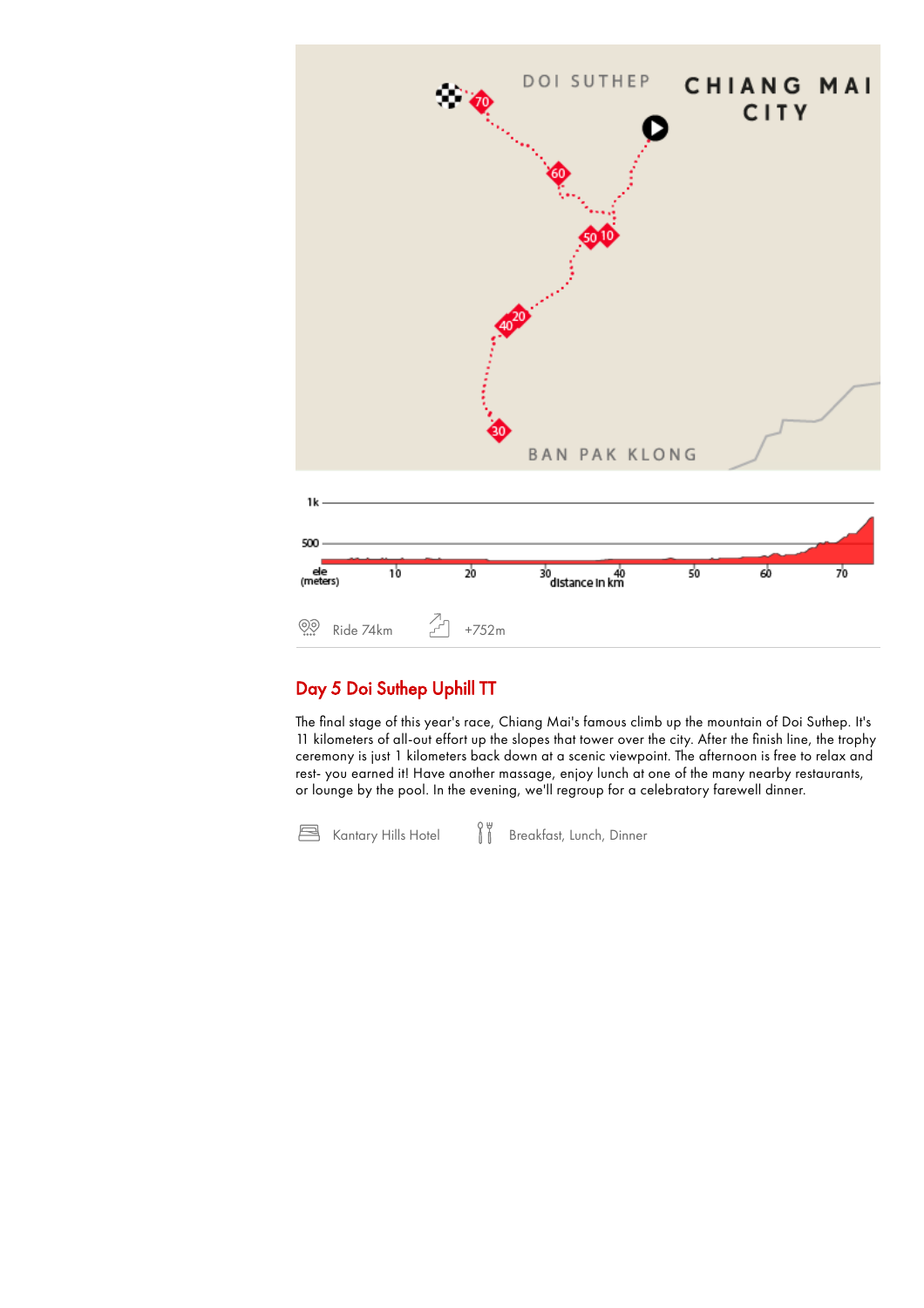

### Day 6 Departure

It's time to bid goodbye to the Team and Crew! After breakfast, the crew will transfer riders to Chiang Mai International Airport for onward travel.

 $\,$ Breakfast

> Disclaimer: The adventure cycling tours we operate often go beyond the beaten track, and the countries where we ride are not always predictable. Due to these reasons, it is occasionally necessary to reroute or update itineraries. Our guarantee is that we will not change a trip unless for safety or to improve it. Our listed hotels are always accurate at the time of writing, but should we have to change any hotel, it will always be for a similar or better one.

#### NUTS & BOLTS

#### Bikes

Serious cyclists wouldn't dream of racing without their own, precisely calibrated machine. For those that prefer not to travel with their own bike, we provide top of the line Trek carbon bikes for hire for this event. Our Trek Emonda S5 carbon bikes are equipped with one of the lightest frames on the market, 11-speed Shimano gearing, and disc brakes.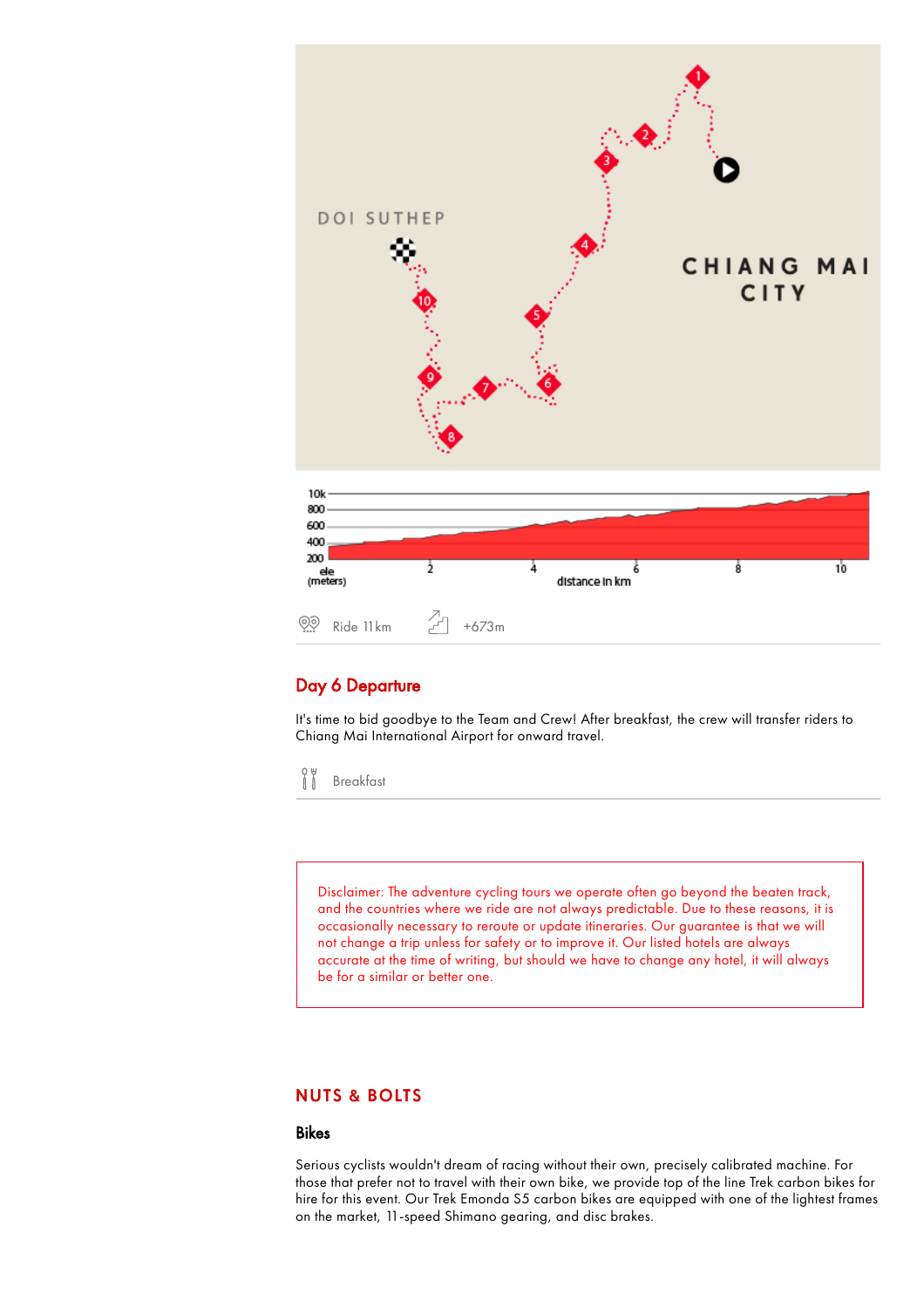For those bringing their own machines, we recommend getting a pre-race tune-up to make sure everything is in working mechanical order before the big day.

#### Bike Repairs

Basic spares and tools are carried by the guide and on the support vehicle, though we cannot guarantee having spares for every conceivable problem. Carrying a basic tool kit, a spare tube and a pump while riding is recommended.

#### Safety

Wearing a helmet is required on all our biking adventures and is non negotiable. If you do not wear a helmet you will not be allowed to cycle. Your tour leader is trained in first aid and emergency rescue, but to a large degree you must be responsible for your own safety while riding. It is therefore compulsory that you take out travel insurance that will cover you for a mountain biking tour.

#### Guides

You will be led by a local English-speaking guide and if the group is 9 people or more we will add another guide to the tour. All our guides are well informed in the history, culture and religions of the area where you are biking and are skilled at passing that knowledge on to you. Your guide is also medically trained and an experienced cyclist, able to handle most minor repairs en route.

#### THE NITTY GRITTY

#### Passports and Visas

All nationalities require a passport for entry into Thailand. Please ensure your passport is valid for at least 6 months beyond the duration of your stay in the country. If staying less than 30 days then a visa in advance is not required by European, North American, Australian and many other nationalities. Please check this [page](http://www.thaiembassy.org/telaviv/en/services/685/17388-Entry-to-Thailand.html) to see if you qualify. You will need to show proof of an onward flight out of Thailand to be eligible for the visa on arrival. This is strictly enforced.

#### **Health**

We recommend that you visit a travel medical doctor and ask about the following vaccinations: typhoid, polio, tetanus and hepatitis A. A certificate for Yellow Fever is required when arriving from an infected area within six days.

#### **Weather**

Thailand generally has a tropical climate with fairly high humidity. The North and Central region have a tropical climate with fairly high humidity. Northeast Thailand has a humid hot and dry weather alternatively with medium rain while the coastal areas of the east is humid and hot with intermittent rain. The South of Thailand has a tropical climate with fairly high humidity.

There are three seasons: from March to June it is hot and dry, with temperatures between 27°C/80 F and 40°C/104 F, with night temperatures in the 20s. The rainy season is from July to October, but temperatures are slightly lower, because of the effect of the rain. During this time it will not rain continuously, but in sharp bursts, and the sun can come out quickly. The cooler season is from October to February, with average temperatures between 20˚C/68 F and 30˚C/86 F.

#### Food

Meals are included as per the itinerary where  $B =$  breakfast,  $L =$  lunch,  $D =$  dinner. Most meals are local and feature noodles, rice, curries, and soups. Any special dietary requirements can also be catered for as well. Please let us know at the time of booking.

#### Drink

Keeping you completely hydrated is a job we take very seriously. Cold water, some energyrestoring local fruit, and soft drinks are included in the tour price while riding. Soft drinks and other beverages during meals are not included. Beer is freely available everywhere but is NOT included in the price.

#### Solo Travelers

SpiceRoads does not require you to pay a surcharge for traveling alone. We will arrange for you to share accommodation with another traveler of the same gender and if we cannot match you up we will provide a single room at no extra charge. If you prefer not to share a single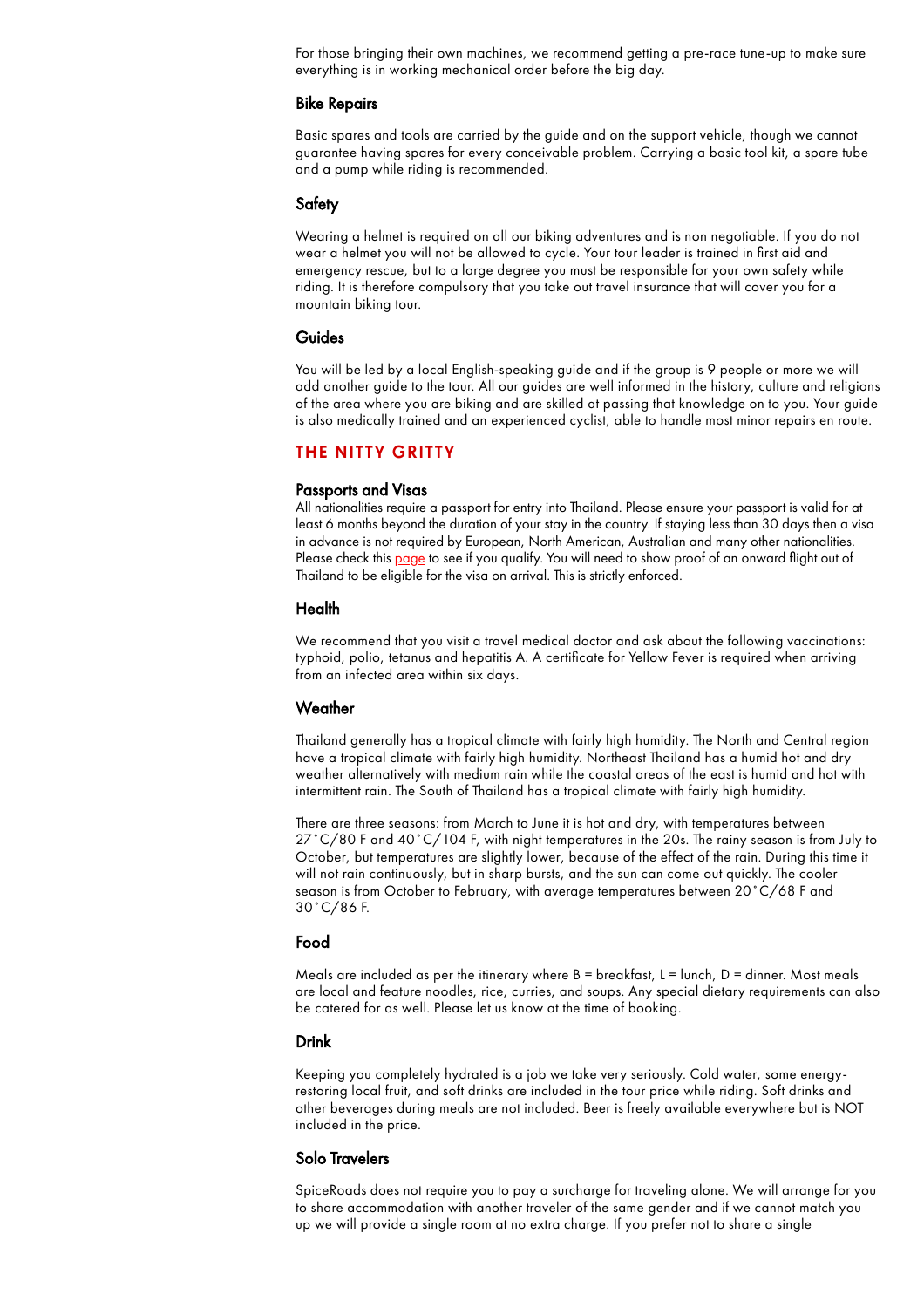supplement is payable to guarantee your own room. The cost of the single supplement is listed above.

#### Extra Expenses

We recommend that you tuck away a few extra dollars, perhaps US\$20 per day, for incidentals.

#### Money

The Thai currency is the baht. ATMs, which are abundant, are the easiest ways to get Thai baht. Have a supply of US dollars in cash on hand, just in case your card doesn't work. Banks or the rarer private moneychangers offer the best foreign-exchange rates. Credit cards are accepted in big cities and resort hotels but you'll need baht for family-run guesthouses or restaurants.

#### GENERAL BOOKING INFO

If this is the tour for you here's what you need to do to confirm your place:

#### FLEXIBLE BOOKING CONDITIONS

Booking a SpiceRoads cycling adventure is easy and we try to do everything possible to make sure you have full flexibility and peace of mind. We do not require a deposit to hold your place on a tour and once full payment has been made your money is protected in our client account and you have the flexibility to cancel or change your booking if needed.

#### CONFIRMING YOUR BOOKING

Just complete our online booking form or send your booking details offline (email or post), and we will confirm your participation. No deposit is needed to confirm your place on a SpiceRoads tour.

You are advised to read our Booking [Conditions](https://www.spiceroads.com/tour_info/booking_conditions) in full before you make your payment and should you require further clarifications of any of the conditions below, please [email](https://www.spiceroads.com/contact) us or call our office.

#### TRIP STATUS

There is a minimum number of participants (usually 2) required to enable the trip to go ahead. Once the minimum number is reached, the trip status will change from 'Available' to 'Guaranteed to Depart'. Once a trip is guaranteed to depart you are free to book your flights and make other travel arrangements. If the trip status is 'Limited' will mean we have only a small number of spaces available for booking. If you are unsure about the trip status, please [email](https://www.spiceroads.com/contact) us or call our office.

#### BOOKING ONLINE

From the tour page, click the 'Book Now' link. All departures for this tour will appear, just select the date you'd like to travel. For the next steps, you'll need to know the names of the people travelling. If you wish you can also provide extra details such as passport numbers, height (for bike hire), or you can add that later by logging into [Manage](https://www.spiceroads.com/manage) My Trip (we'll set up an account for you automatically if you don't already have one). Our system will contact you from time to time to fill in the missing information, as it will be required before departure. However, if the trip that you are booking offers a child discount, you will have to fill out the date of birth of each rider (so we can calculate the appropriate discount).

If you are having any problems [please](https://www.spiceroads.com/contact) send us an email, or give us a call (+66 026 3295) and one of our travel specialists will assist you with your booking.

#### BOOKING OFFLINE

Just call us or send an email indicating which trip you want to join and we will happily send you a list of questions and process your booking for you.

#### DEPOSITS AND PAYMENTS

We do not require a deposit or full payment to book a place for you on a tour.

The balance of the tour's cost (final invoice) will need to be paid 60 days before the departure date with fees for any bicycle rental(s), single supplement(s) and extra hotel nights.

In the case where a booking is made when there are less than 60 days until the tour departure date, the tour's cost should be paid in full within 72 hours of receiving an invoice from SpiceRoads. Payment can be made by credit card using our online payment gateway or by bank transfer. When making payment online you will need to confirm that you have read these booking